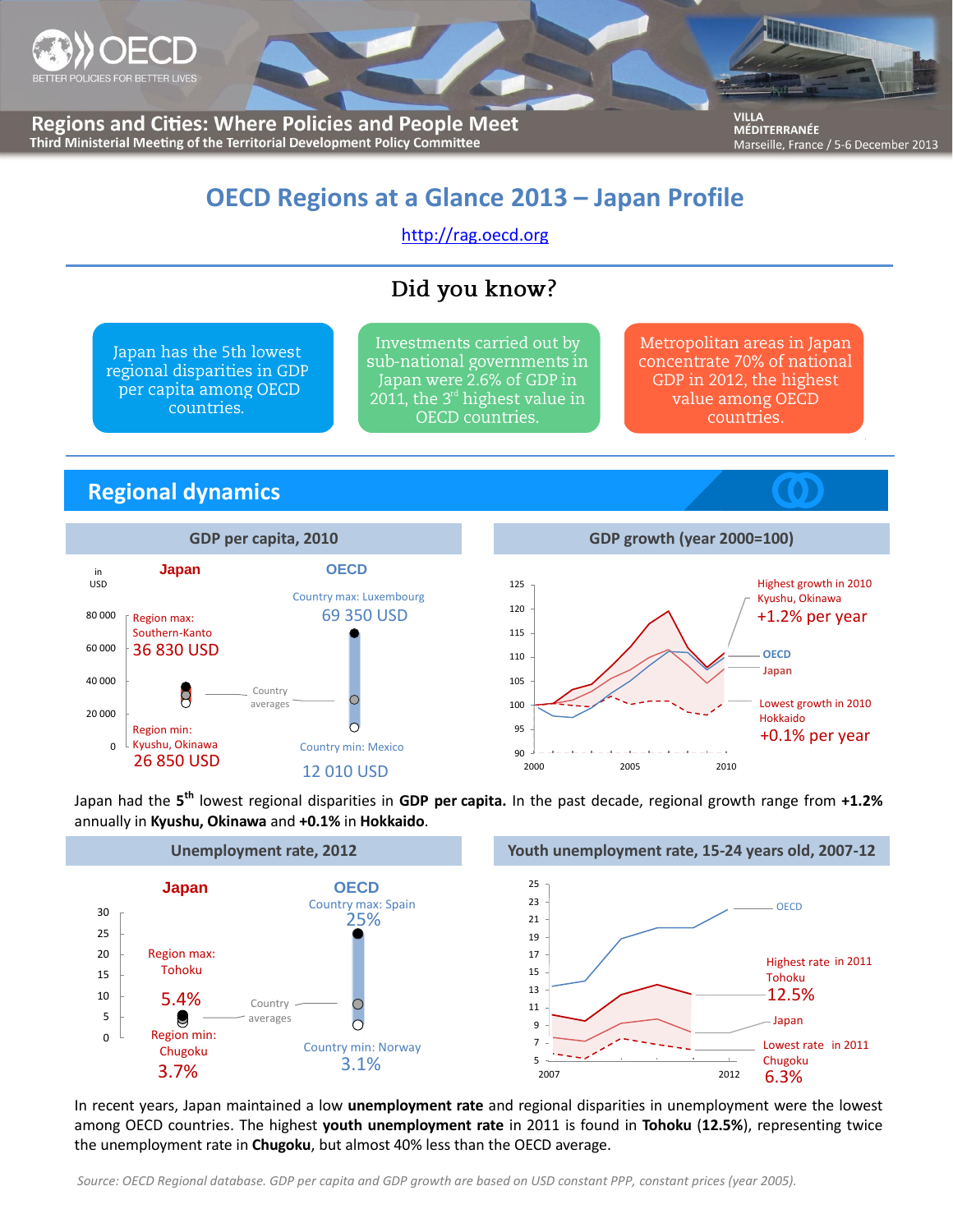## **Regional dynamics**





**How do the richest and poorest regions fare on social and environmental dimensions?**

*How to read the graph: For each dimension, regions have been assigned values from 0 to 10 based on their rank among all OECD regions and on the latest available data: 10 is the best performance and 0 is the lowest. The OECD median region is equal to 5. The more the radar graph is covered, the better the performance of the region among OECD regions.*

Compared to the other OECD regions, Southern-Kanto ranks at the top of the distribution of all dimensions with the exception of environmental quality. Kyushu, Okinawa, ranks below the median region in terms of innovation, income, and education; while it ranks above for environmental quality, health and employment opportunities.

| <b>Dimensions</b> | <b>Indicators</b>                                             | Southern-<br><b>Kanto</b> | Kyushu,<br><b>Okinawa</b> | Japan  | <b>OECD</b> average |
|-------------------|---------------------------------------------------------------|---------------------------|---------------------------|--------|---------------------|
| Income            | Household income per capita, 2010<br>(USD PPP per capita)     | 19 3 5 8                  | 14 9 94                   | 17 118 | 18775               |
| Labour            | Unemployment rate, 2011 (%)                                   | 4.6                       | 5.2                       | 4.6    | 8.1                 |
| Education         | Share of student enrolment in<br>tertiary education, 2012 (%) | 25.1                      | 15.2                      | 18.6   | 20.0                |
| Health            | Life expectancy, 2010 (years)                                 | 82.4                      | 82.5                      | 82.9   | 79.8                |
| Environment       | $CO2$ per capita, 2008 (tonnes per<br>person)                 | 10.0                      | 6.5                       | 8.4    | 10.7                |
| Innovation        | No. of patents per million people,<br>2010                    | 430.5                     | 35.8                      | 225.1  | 108.8               |

*Source: OECD Regional database. Household disposable income per capita data are based on USD constant PPP, constant prices (year 2005). Note: regions refer to the first administrative tier of sub-national government, for Japan they are 10 regions (Groups of prefectures).*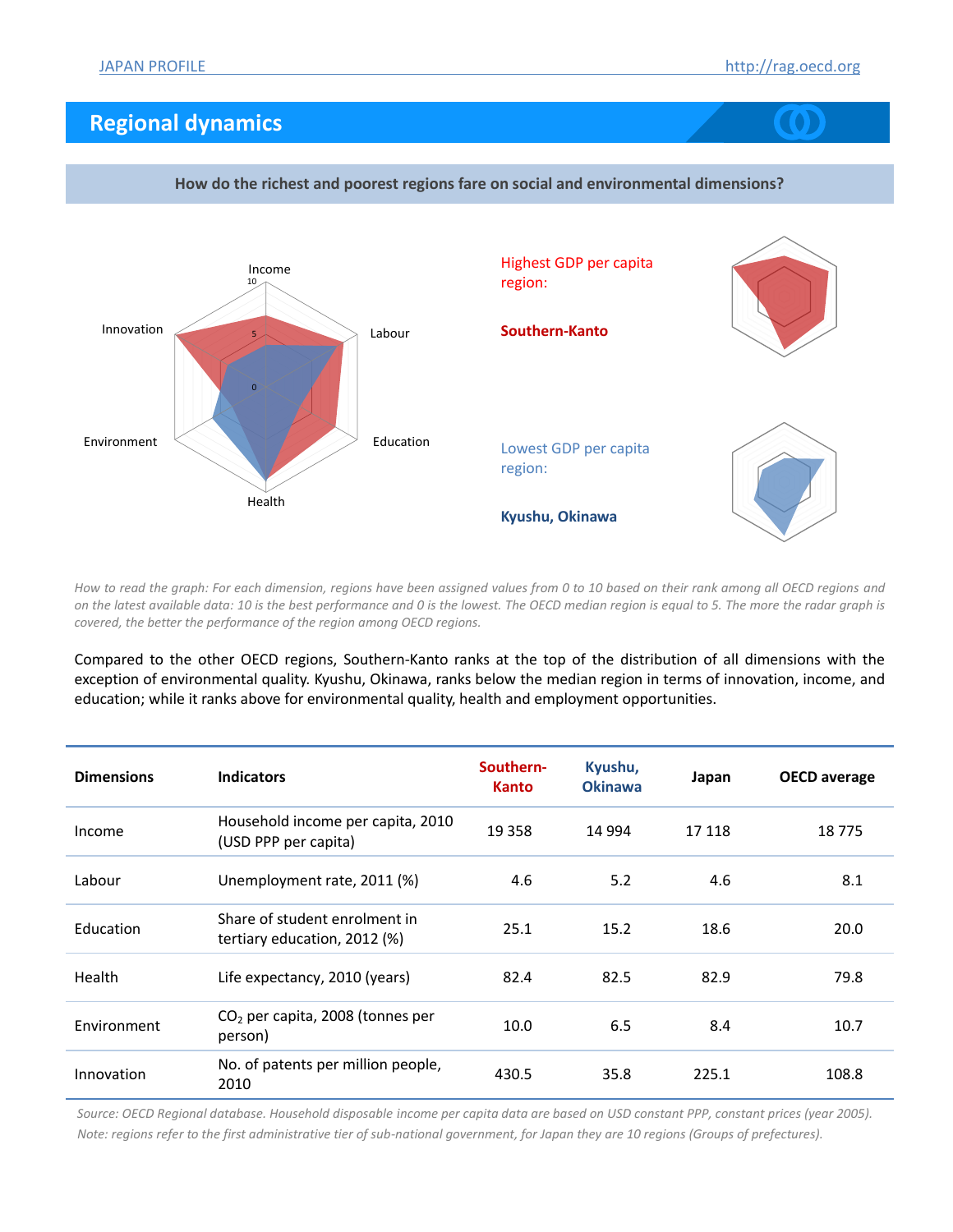### **Sub-national government finance**



In Japan **76%** of the **total public investment** was carried out by sub-national governments (SNG) compared to 72% in the OECD area. SNG investment has increased in Japan from **USD 804** per capita in 2007 to **USD 892** per capita in 2011.

*Source: OECD National Accounts database*